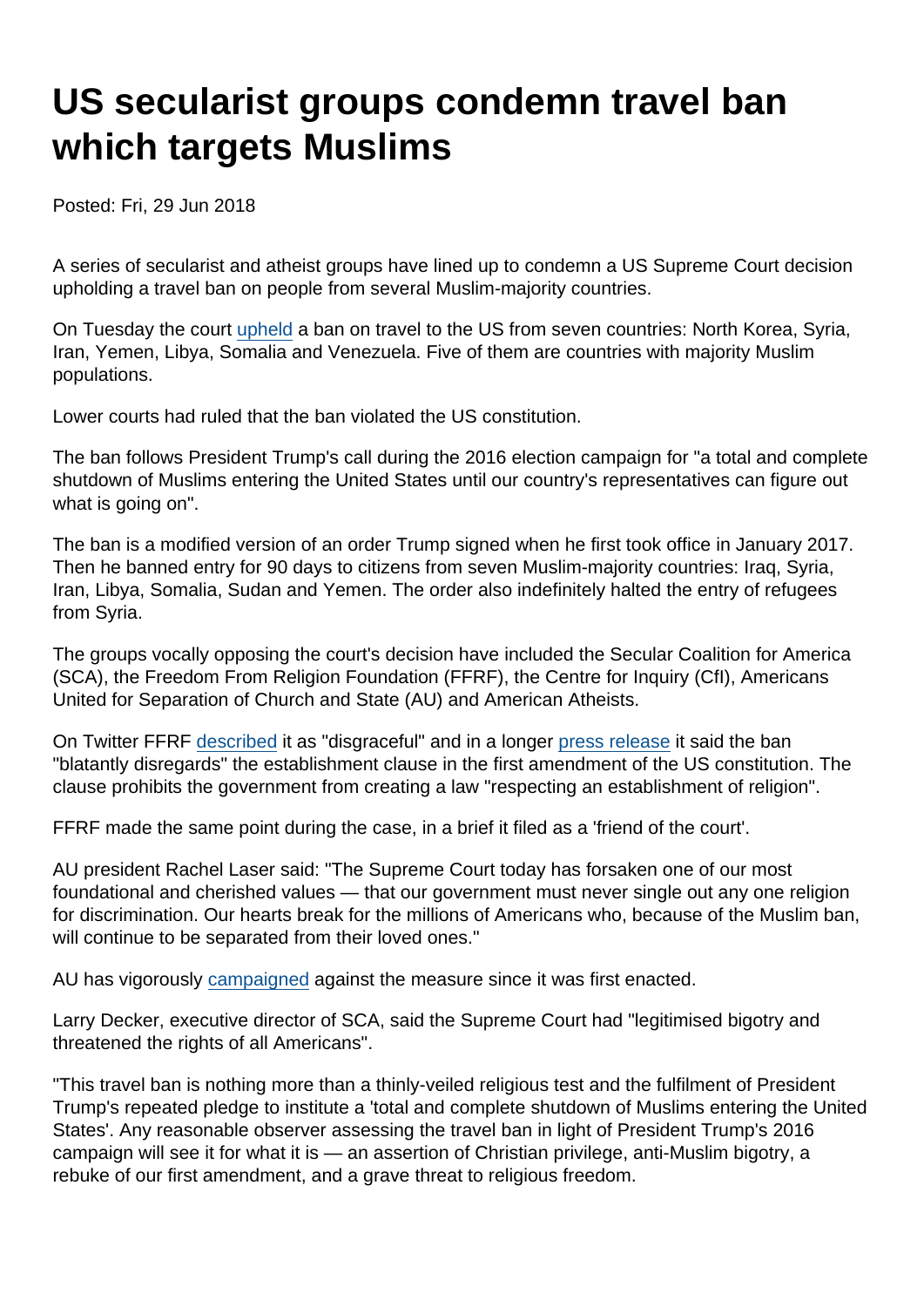"Americans of all faiths and none must recognise the danger of the majority's opinion. If the Trump administration can disparage and single out Muslims, it can do the same to any of us."

The CfI, which promotes "science, reason, critical thinking, and humanist values" and merged with the Richard Dawkins Foundation for Reason & Science in 2016, said the ban was an act of "religious discrimination".

Nick Little, CFI's vice-president, said: "As far back as 2015, Donald Trump has made no secret of his desire to see Muslims banned from the United States, and promised to carry out this ban once in office. He followed through, and the Supreme Court, unconscionably, is letting him get away with it.

"Secular and religious communities alike must and will stand together to oppose religious bigotry and discrimination, especially when it emanates from the White House itself."

Ed Buckner, the interim executive director of American Atheists, [said](https://www.atheists.org/2018/06/travel-ban/): "Singling out any group of people for disfavour, or favour, on the basis of their religious beliefs is un-American, unconstitutional, and is something that American Atheists will not stand for. Religious neutrality and equal protection under the law are the promises of our constitution, and today the Supreme Court fell far short of those promises."

Some have said the ban reveals a double standard in the Supreme Court's view of religiouslymotivated lawmaking. The court recently [found](https://edition.cnn.com/2018/06/04/politics/read-supreme-court-masterpiece-cupcake-decision/index.html) in favour of a baker who refused to bake a wedding cake for a same-sex couple on the dubious basis that a commission in the state of Colorado showed anti-Christian animus.

It based that judgement on public comments made by members of the commission. But in the case of the travel ban the majority opinion disregarded Trump's anti-Muslim comments.

The ban has sharply divided Americans along religious lines. In February 2017 a Pew [survey](http://www.pewresearch.org/fact-tank/2017/02/27/most-white-evangelicals-approve-of-trump-travel-prohibition-and-express-concerns-about-extremism/) found that a majority of Protestants in the US, including 76% of white evangelicals, supported it. Thirty-six per cent of Catholics and 24% of the religiously unaffiliated agreed.

Overall 38% of Americans approved while 59% disapproved.

## While you're here

Our news and opinion content is an important part of our campaigns work. Many articles involve a lot of research by our campaigns team. If you value this output, please consider supporting us today.

P.S. make sure to check out the related campaigns below.

- [Support us from just £1 a month](https://www.secularism.org.uk/donate.html)
- [Share on What's App](whatsapp://send?text=http://www.secularism.org.uk/news/2018/06/us-secularist-groups-condemn-travel-ban-which-targets-muslims?format=pdf)
- [Share on Facebook](https://www.facebook.com/sharer/sharer.php?u=http://www.secularism.org.uk/news/2018/06/us-secularist-groups-condemn-travel-ban-which-targets-muslims?format=pdf&t=US+secularist+groups+condemn+travel+ban+which+targets+Muslims)
- [Share on Twitter](https://twitter.com/intent/tweet?url=http://www.secularism.org.uk/news/2018/06/us-secularist-groups-condemn-travel-ban-which-targets-muslims?format=pdf&text=US+secularist+groups+condemn+travel+ban+which+targets+Muslims&via=NatSecSoc)
- [Share on Email](https://www.secularism.org.uk/share.html?url=http://www.secularism.org.uk/news/2018/06/us-secularist-groups-condemn-travel-ban-which-targets-muslims?format=pdf&title=US+secularist+groups+condemn+travel+ban+which+targets+Muslims)
- [Subscribe to RSS Feed](/mnt/web-data/www/cp-nss/feeds/rss/news)